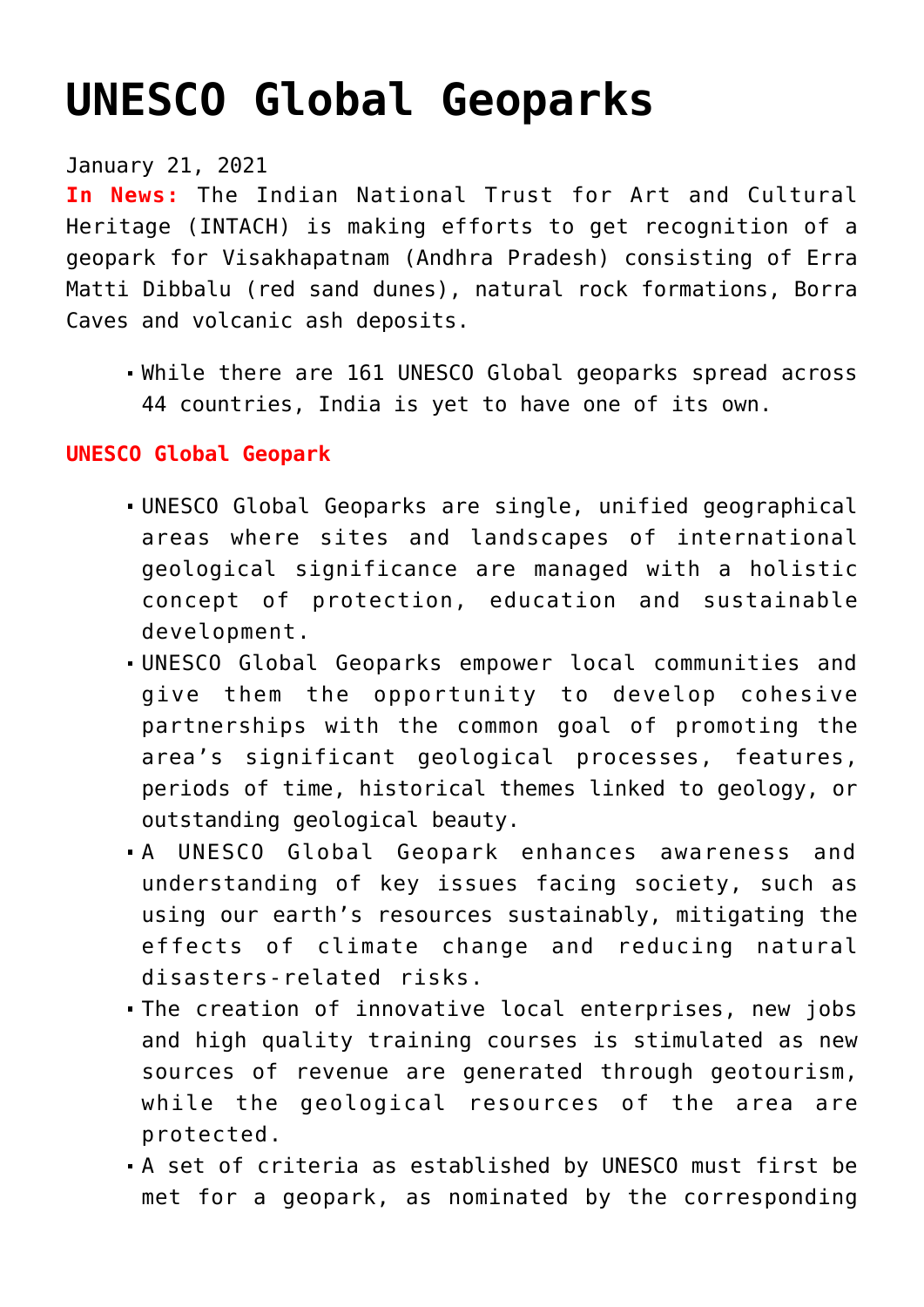government, to be included in the GGN:

- the existence of a management plan designed to foster socio-economic development that is sustainable (most likely to be based on agritourism and geotourism);
- demonstrate methods for conserving and enhancing geological heritage and provide means for teaching geoscientific disciplines and broader environmental issues;
- joint-proposals submitted by public authorities, local communities and private interests acting together, which demonstrate the best practices with respect to Earth heritage conservation and its integration into sustainable development strategies.

### **Global Geoparks Network (GGN):**

- The Global Geoparks Network (GGN), of which membership is obligatory for UNESCO Global Geoparks, is a legally constituted not-for-profit organisation.
- The GGN was founded in 2004 and is a dynamic network where members exchange ideas of best practise to raise the quality standards of a UNESCO Global Geopark.
- While the GGN as a whole comes together every two years, it functions through the operation of regional networks, such as the European Geoparks Network that meets twice a year to develop and promote joint activities.It is managed under the UNESCO's Ecological and Earth Sciences Division.

## **Difference between UNESCO Global Geoparks, Biosphere Reserves and World Heritage Sites:**

Biosphere Reserves focus on the harmonised management of biological and cultural diversity. World Heritage Sites promote the conservation of natural and cultural sites of outstanding universal value